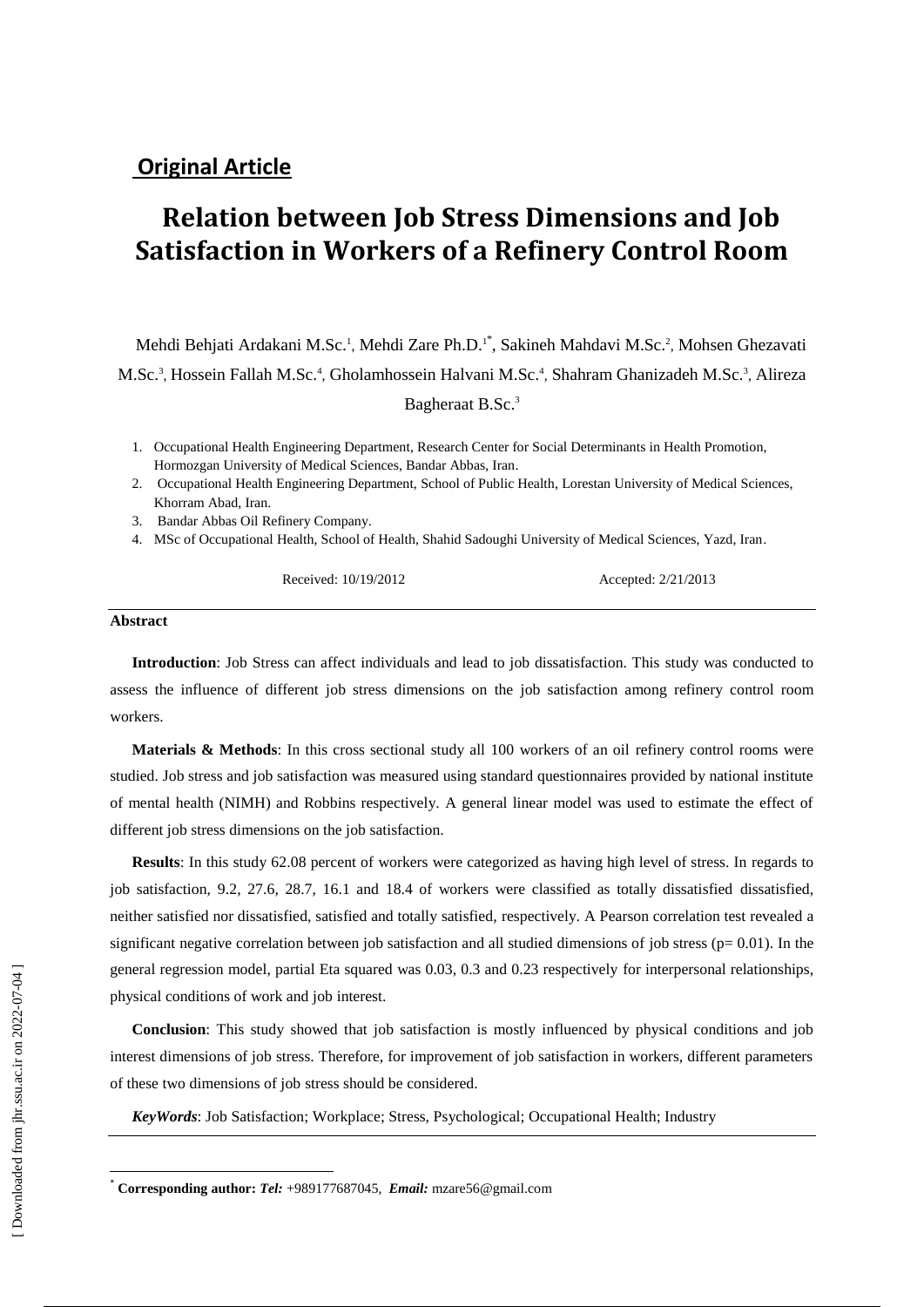# **Introduction**

Job stress can be defined as a psychological condition which results from an imbalance between job demands and the subject's ability for coping those demands  $<sup>[1]</sup>$ . In the recent century, the importance of</sup> stress in the organizational behavior has been considered dramatically by researchers. But it should be noted that the stress is not intrinsically harmful and some degree of stress is necessary for motivating the people and it increases their work efficiency<sup>[2]</sup>.

High stress levels impose costs for the subjects and their organizations. In the United States of America, 200 billion dollars, which accounts for 10% of gross national production, is spent annually in stress costs including compensation for diseases, job absenteeism, accidents, death from chronic diseases and reduced productivity  $^{[3]}$ . On the other hand, high stress level results in the job dissatisfaction in the workplaces. Job satisfaction is defined as the attitude and feelings of a person towards his/her job and has a determinant role in a satisfying job. In their study, Sharif and Behjat showed that there is a relationship between stress dimensions and job satisfaction, wages, manager policy, job security, and social relations <sup>[4]</sup>. In addition, many stresses induced diseases may arise from harmful environmental

factors such as noise, insufficient lighting, and low level of ventilation, physiologic stressors, aggressive behaviors, and low level of job safety  $[5]$ . As a preliminary stage for induction and promotion of job satisfaction, the factors which affect job satisfaction should be determined. In this regard, Herzberg believes there is not only one factor which determines job satisfaction or dissatisfaction. He suggests before implementing the plans for promoting the job satisfaction, factors which induce job dissatisfaction should be considered. On the other hand, although motivating factors result in job satisfaction, their lack doesn't result in job dissatisfaction. Factors which result in job dissatisfaction include physical conditions, wages, safety, security, social factors and interpersonal relationships. It can be concluded from Herzberg studies that if high levels of job satisfaction are going to be attained, as a prerequisite the factors which induce job dissatisfaction should be considered [1].

Kuei-Yun et al in their study which investigated the relationship between job commitment, job satisfaction and job stress among Taiwan nurses revealed that a high level of job stress decreases the level of job satisfaction<sup>[6]</sup>.

Nakata et al. A study which conducted to assess the effect of job stress on sleep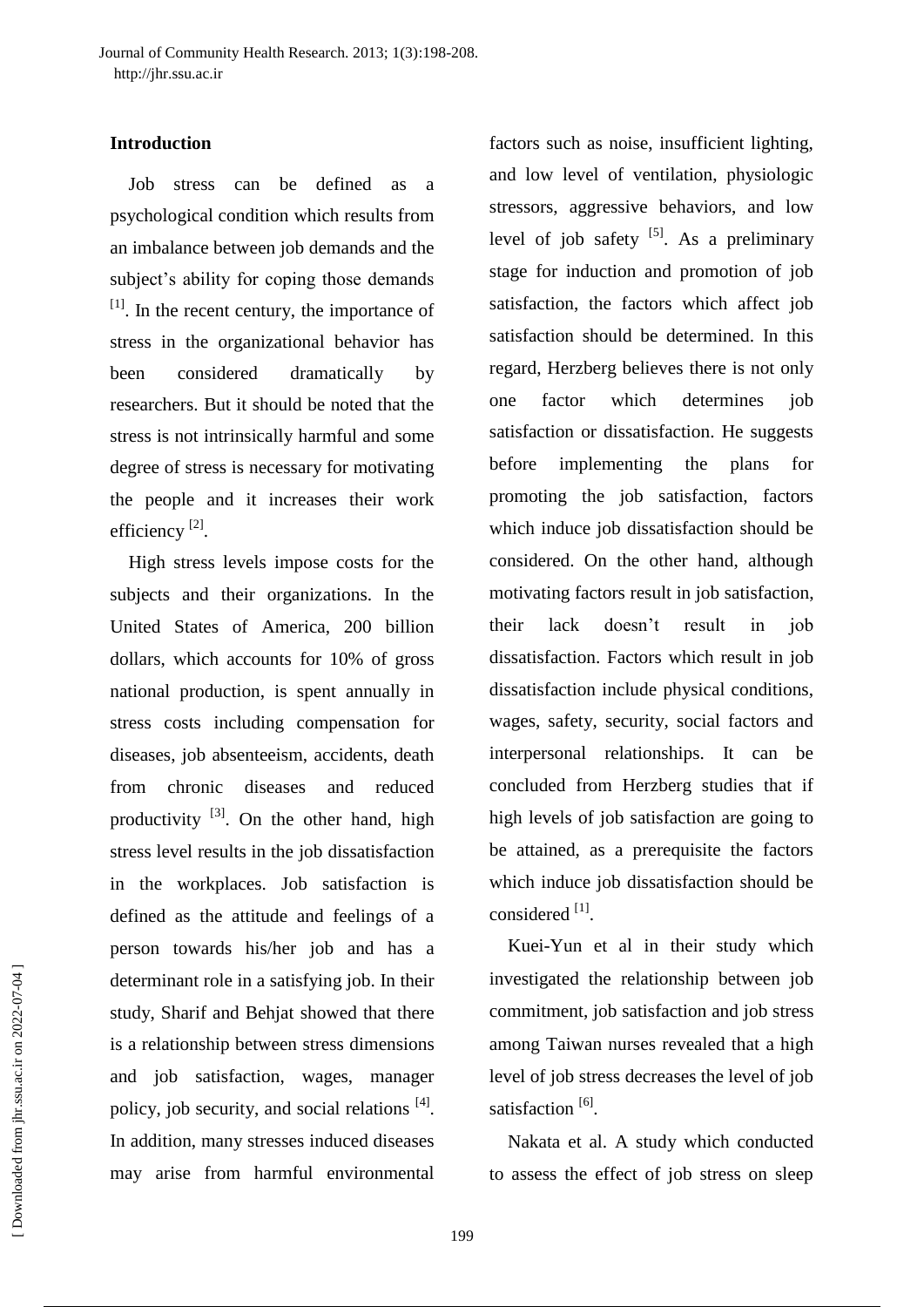related breathing disturbances showed that job stress can result in sleep related berating disturbances. Potential job stress effects may include DNA damages. As Akiomiet et al. indicated oxidative DNA damages can be related to job stress. Hannah et al. Showed that job stress and high workload are related to poor sleep quality. High levels of job stress in an organization can result in absenteeism inefficient use of working time increasing the turnover low productivity and resistance against changes in the organization. In addition, studies indicate that high level or prolonged stress can induce physiological changes which may lead to impaired health or even death. Moreover relationship has been found between high levels of stress and cardiovascular diseases, immune system complication, depression and musculoskeletal disorders<sup>[7]</sup>. Regarding the tasks being performed, one of the occupational groups which may have a high level of job stress and low level of job satisfaction are control room workers. In refinery control rooms many tasks are performed including monitoring and control of reactors, temperature, modification of the product characteristics according to the analysis performed in the laboratory and making critical decisions at certain times like when the power, air,

vapor, or water flow is interrupted . Since job satisfaction can have dramatic effects on performing such critical tasks, this study was conducted to evaluate the influence of different job stress dimensions on the job satisfaction.

#### **Materials & Methods**

This descriptive-analytical study was performed in the control rooms of a refinery in the south of Iran. The study population was all 100 workers in control rooms. For evaluation of job stress and job satisfaction relevant questionnaires were prepared and after necessary descriptions, completed by the participants. For determination of the job stress level, American Mental Health Institution job stress questionnaire was used. This questionnaire consists of 57 questions for the evaluation of three dimensions of job stress including interpersonal relations (26 questions) physical conditions (22 questions) and job interest. Each question should be responded with a 5 level Likert scale.

According to this job stress questionnaire, job stress will be expressed in three levels as low stress, normal stress and high stress. For allocation of job stress level according to the obtained score from the questionnaire Table 1 was used  $[8]$ . For evaluation of job satisfaction, Robins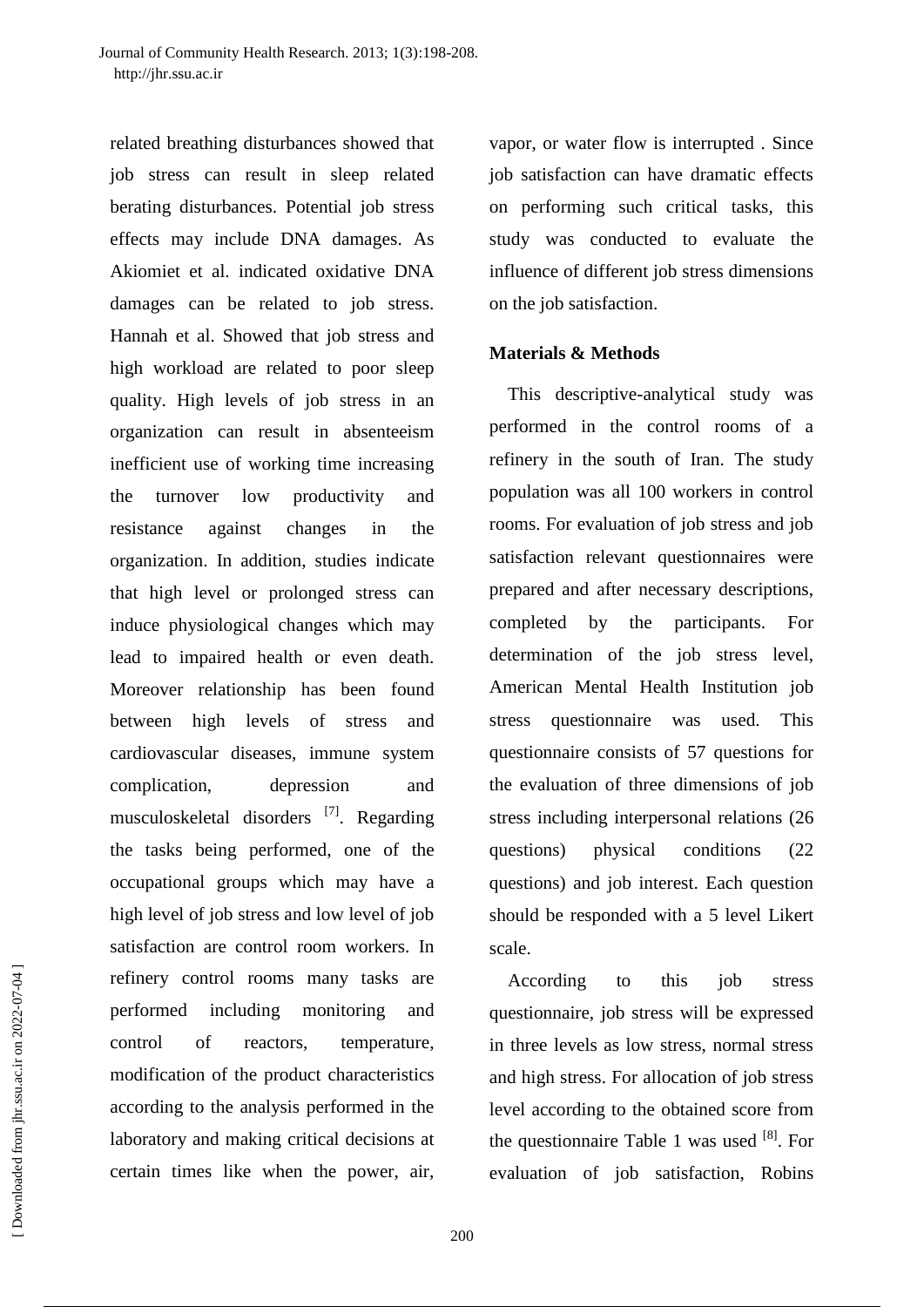standard questionnaire was used. This questionnaire consists of 18 five point scale questions. This questionnaire is based on the theory that the feeling of a person towards the job can reveal the level of his/her job satisfaction <sup>[9]</sup>. In this questionnaire each question obtains a score ranging from 1 to 5 and the level of job satisfaction will be determined by

averaging the score of 18 questions according to Table 2. Reliability and validity of the used questionnaires had been considered previously by Hamidi et al. and Mohammad Fam et al. Hamidi et al. reported reliability of job satisfaction questionnaire to be 0.8 and Mohammad Fam et al. reported the reliability of job stress questionnaire to be  $0.92$   $[10, 11]$ .

| Table1. Job stress levels according to the scores obtained from the questionnaire |  |  |
|-----------------------------------------------------------------------------------|--|--|
|-----------------------------------------------------------------------------------|--|--|

|               | Low stress |     |     | <b>Normal stress</b> |     |     | <b>High stress</b> |     |     |
|---------------|------------|-----|-----|----------------------|-----|-----|--------------------|-----|-----|
| Interpersonal | 39         | 43  | 46  | 51                   | 54  | 57  | 62                 | 68  | 75  |
| relations     |            |     |     |                      |     |     |                    |     |     |
| Physical      |            | 40  | 44  | 48                   | 52  | 55  | 58                 | 62  |     |
| conditions    | 35         |     |     |                      |     |     |                    |     | 67  |
| Job interest  | 13         | 15  | 17  | 18                   | 19  | 21  | 23                 | 25  | 27  |
| Total         | 91         | 101 | 111 | 117                  | 123 | 134 | 141                | 151 | 167 |
| Percentile    | 10         | 20  | 30  | 40                   | 50  | 60  | 70                 | 80  | 90  |

**Table 2**. Job satisfaction levels according to the scores obtained from the questionnaire

| job satisfaction status | Score       |
|-------------------------|-------------|
| Strongly dissatisfied   | $1 - 1.8$   |
| Dissatisfied            | $1.8 - 2.6$ |
| Neighther satisfied nor | $2.6 - 3.4$ |
| dissatisfied            |             |
| Satisfied               | $3.4 - 4.2$ |
| Strongly satisfied      | $4.2 - 5$   |

After obtaining the necessary data from questionnaires statistical analysis was performed using SPSS ver. 16 software. The Pearson correlation coefficient was used for evaluating the relationship

between different job stress dimensions and job satisfaction. In addition, general linear model was used to estimate the effect of different job stress dimensions on the job satisfaction level.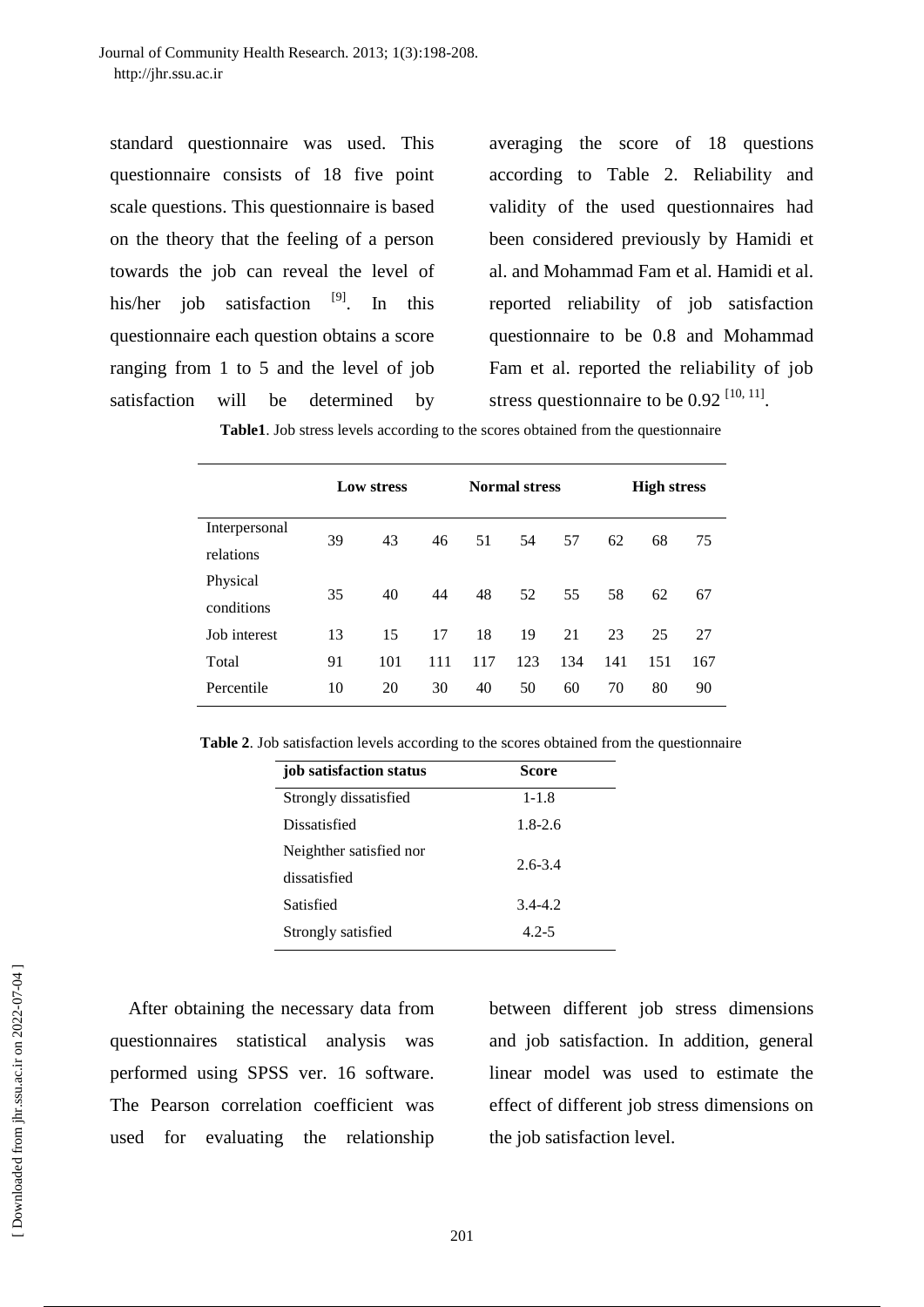# **Results**

Out of 100 distributed questionnaires 87 were completed and returned. All participations were male and their educational degrees were diploma or higher degrees. The average age of the participants was 26 years and they were working in three shifts (morning, afternoon and night). The results of assessing the job stress in different dimensions (physical conditions, interpersonal relations and job interest) are presented in Table 3.

**Table 3**. The mean score of job stress and job satisfaction among study population

|                         | <b>Means</b> | SD    |
|-------------------------|--------------|-------|
| Job satisfaction        | 3.29         | 0.93  |
| Interpersonal relations | 64.18        | 19.71 |
| Physical conditions     | 67.40        | 18.65 |
| <b>Job</b> interest     | 26.21        | 10.50 |
| <b>Total stress</b>     | 157.80       | 44.39 |

According to these results the mean of interpersonal relations score is 64.18. As shown in Table 1 this level of stress is

considered high and it is between  $70<sup>th</sup>$  and 80<sup>th</sup> percentiles. The mean scores of the physical conditions dimension is 64.4 and the related stress level according to the Table 1 is more than that of  $90<sup>th</sup>$  percentile. The average of the scores in the job interest dimension is 26.21 and the related stress level according to Table 1 is high which is between percentiles  $80<sup>th</sup>$  and  $90<sup>th</sup>$ . Mean job stress score in general was 157.8 which is considered high stress level and it is between  $80^{th}$  and  $90^{th}$  percentiles. Considering the distribution of participants in different stress levels it can be seen that in all dimensions most of the participants have a high level of job stress. The percent of the participants with a high level of job stress in interpersonal relations, physical conditions and job stress dimensions respectively are 45.98%, 66.67% and 57.47% (figures 1 to 3). In general 62.07% of the studied population had a high job stress level **.**



**Fig 1**. Distribution of subjects in different levels of stress in interpersonal dimension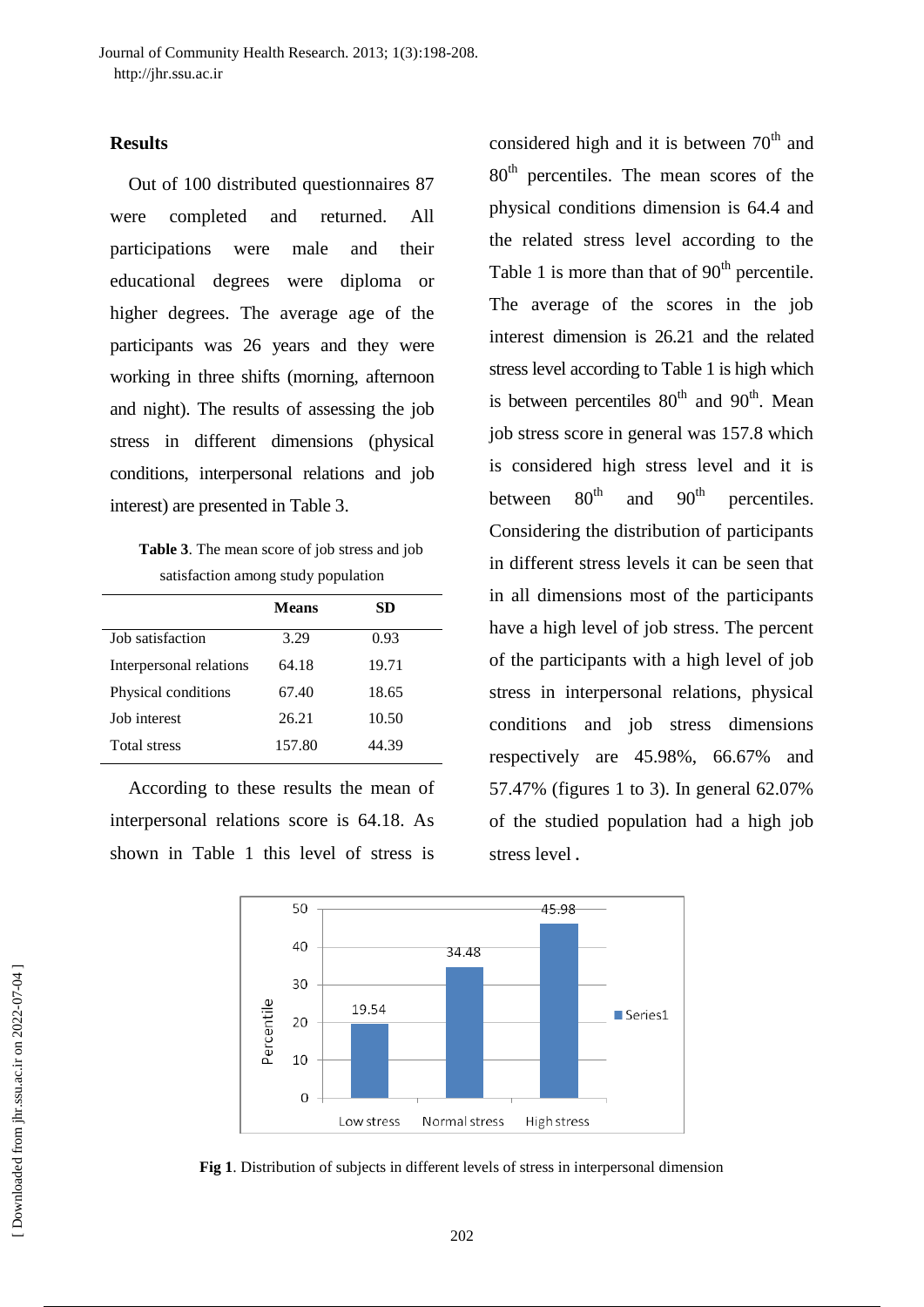

**Fig2**. Distribution of subjects in different levels of stress in Physical conditions dimension



**Fig 3**. Distribution of subjects stress levels in job interest dimension

Regarding the job satisfaction the average of the all participants score was 3.29. According to the Table 2, people with this score are considered to be satisfied with their job. Analysis of the distribution of participants in different levels of the job satisfaction showed that most of them are in neither satisfied nor dissatisfied level (28.7%) and in the others are participants who belong to satisfied

(27.6%), strongly satisfied (18.4%) and strongly dissatisfied (9.2%) levels.

Pearson correlation coefficient tests showed that there is a negative and significant correlation between job satisfaction and all stress dimensions and total job stress score (p=0.01). In addition, the Pearson correction coefficient revealed that there is a positive and significant correlation between different dimensions of job stress  $(p=0.01)$ (Table 4).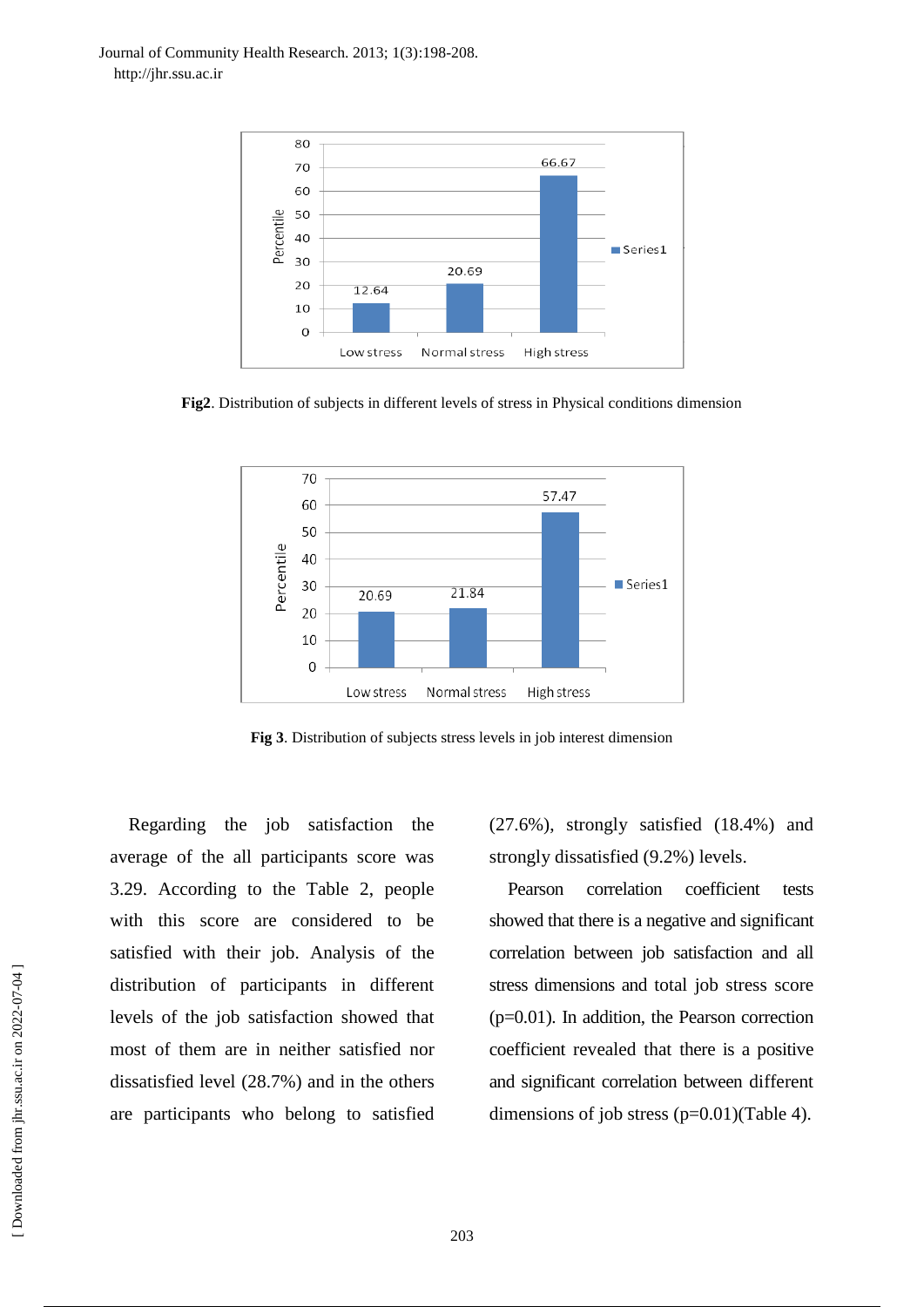|                  | Job                        | <b>Interpersonal</b>      | <b>Physical</b>           |                           | <b>Total</b>              | <b>Barriers</b> |  |
|------------------|----------------------------|---------------------------|---------------------------|---------------------------|---------------------------|-----------------|--|
|                  | satisfaction               | relations                 | conditions                | interest                  | stress                    | to work         |  |
| Job satisfaction |                            |                           |                           |                           |                           |                 |  |
| Interpersonal    | $-0.677$ <sup>**</sup> )   | 1                         |                           |                           |                           |                 |  |
| relations        |                            |                           |                           |                           |                           |                 |  |
| Physical         | $-0.715$ <sup>**</sup> )   | $0.769$ <sup>**</sup> )   | 1                         |                           |                           |                 |  |
| conditions       |                            |                           |                           |                           |                           |                 |  |
| Job interest     | $-0.864$ <sup>(**)</sup> ) | $0.671$ <sup>**</sup> )   | $0.716$ <sup>**</sup> )   | 1                         |                           |                 |  |
| Total stress     | $-0.805$ <sup>(**)</sup> ) | $0.926$ <sup>(**)</sup> ) | $0.931$ <sup>(**)</sup> ) | $0.835$ <sup>(**)</sup> ) | 1                         |                 |  |
| Barriers to work | $-0.373$ <sup>**</sup> )   | $0.596$ <sup>(**)</sup> ) | $0.546$ <sup>**</sup> )   | $0.453$ <sup>(**)</sup> ) | $0.601$ <sup>(**)</sup> ) | 1               |  |

**Table 4**. The Pearson correlation between different aspects of job stress and job satisfaction

 $(**) P \le 0.01$ 

In the general regression model, partial Eta squared was 0.03, 0.3 and 0.23 for respectively interpersonal relationships, physical conditions of work and job interest.

### **Discussion**

Our finding showed that job satisfaction score of studied population belongs to satisfied level. However another issue which should be considered is the distribution of the studied population in different levels of job satisfaction.

Studies show that the distribution of the studied population in different levels of job satisfaction follows a normal distribution model. According to Our finding, 54% of the workers are at a level that is not considered as satisfied with the job. It means 54% of the workers are in neither satisfied nor dissatisfied  $(28.7\%)$ , dissatisfied (16.1%) and strongly dissatisfied (9.2%) level. Since only 18.4% of the workers are in strongly satisfied level, it can be inferred that 81.6% of the workers are in need of a program to promote their job satisfaction level. Studies show that job satisfaction is related to organizational citizenship behavior, turnover, and absenteeism  $[12]$ . In addition, occupational injuries and absenteeism are related to job dissatisfaction  $[13]$ . These findings highlight the importance of job satisfaction and the need for its consideration and management in the organizations.

The results of the job stress assessment showed that the level of stress is considered to be high and it is between  $80<sup>th</sup>$ and  $90<sup>th</sup>$  percentiles.

 [\[ Downloaded from jhr.ssu.ac.ir on 2022-0](https://jhr.ssu.ac.ir/article-1-67-fa.html)7-04 ] Downloaded from jhr.ssu.ac.ir on 2022-07-04 ]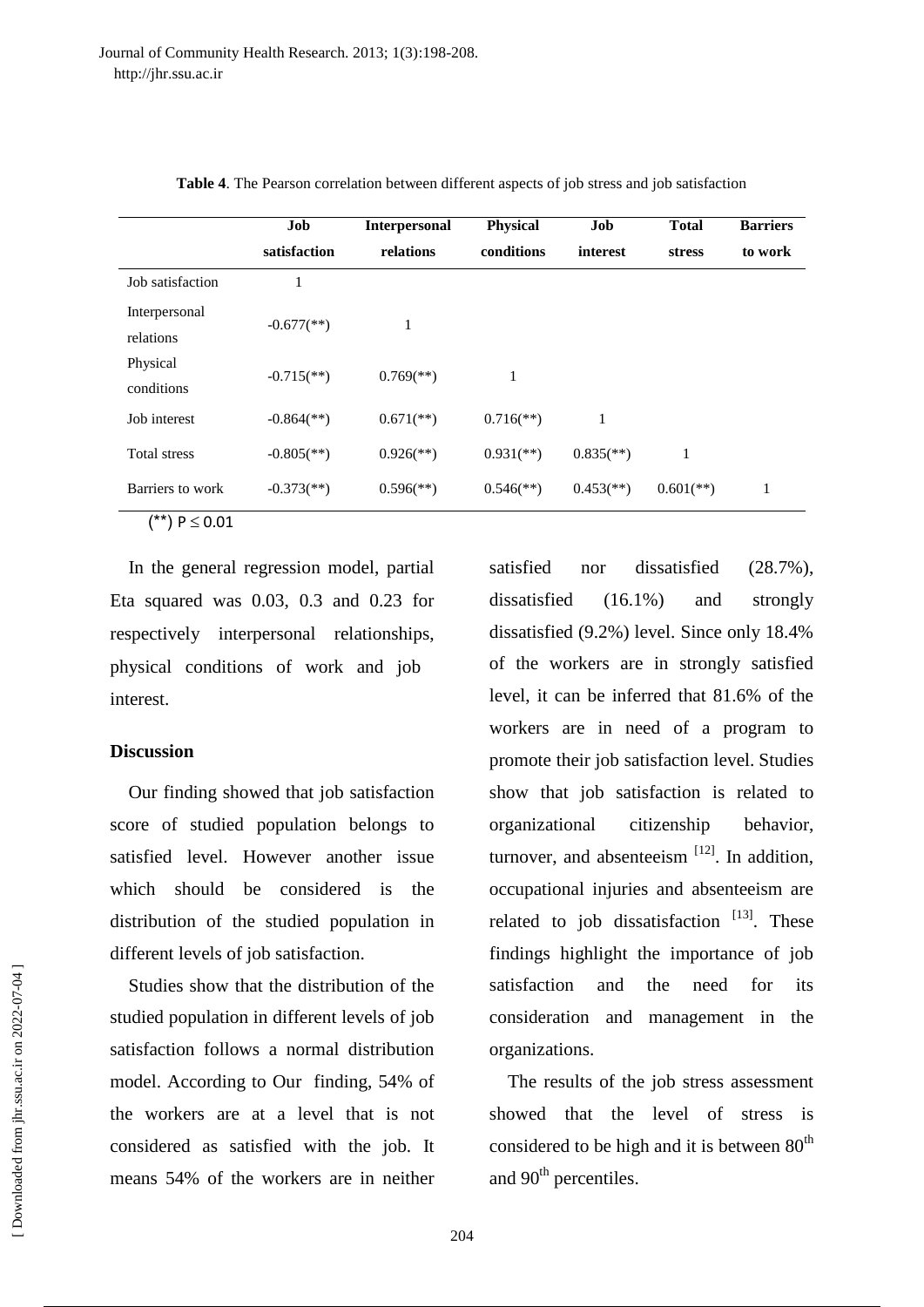The used general linear model showed that physical conditions and job interest dimensions of job stress are factors which have statistically significant influence on the job satisfaction level in the studied population ( $p<0.05$ ). In addition, the model revealed that the dominant factor which determines the level of job satisfaction is the total job stress score (partial Eta squared $= 0.86$ ).

Analysis of the correlation between job stress and job satisfaction revealed that there is a negative and significant correlation between job satisfaction and all dimensions of job stress and total job stress score  $(p=0, 01)$ . In this study the correlation coefficient between job satisfaction and different dimensions of job stress including interpersonal relations, physical conditions and job interest and total job stress respectively was -0.68, - 0.72, -.0.86 and -0.8. As it can be seen, in all dimensions, especially in job interest dimension, the correlation coefficient is high. It means of increasing the job stress in all dimensions, the level of job satisfaction decreases. These findings are in agreement with Kuei-Yun Lu et al  $\left[6\right]$ and Hamidi et al in a glassware industry also showed that there is a significant relationship between job stress dimension, specially physical conditions, and job satisfaction. They showed that the

correlation coefficient between job stress and physical conditions was  $0.834$ <sup>[10]</sup>. According to these findings, it seems that by adopting policies towards decreasing the job stress, job satisfaction can be increased in control room workers. High levels of job stress in an organization can result in absenteeism, inefficient use of working time, increasing the turnover, low productivity, and resistance against changes in the organization<sup>[1]</sup>. Rashmi Shahv et al. study including 100 samples in an industrial unit showed that there is significant relationship between job stress, performance of the workers and job satisfaction which supports the results of our study <sup>[14]</sup>. Mohammad Fam et al. Study in a car manufacturing industry showed that the physical conditions of the workplace have the highest impact on the job stress. In addition, Johnson et al. study in 20 industrial units reported physical and ergonomic factors as the most important factors in induction of job stress  $[11, 15]$ . The study of Phil Leather on 120 subjects in a governmental industrial workplace showed that the noise pressure level has a direct effect on job satisfaction  $[16]$ .

In our study, also the highest correlation coefficient was revealed to be between job satisfaction and physical conditions. This finding is in line with Mohammad Fam et al., Johnson et al and

 [\[ Downloaded from jhr.ssu.ac.ir on 2022-0](https://jhr.ssu.ac.ir/article-1-67-fa.html)7-04 ] Downloaded from jhr.ssu.ac.ir on 2022-07-04 ]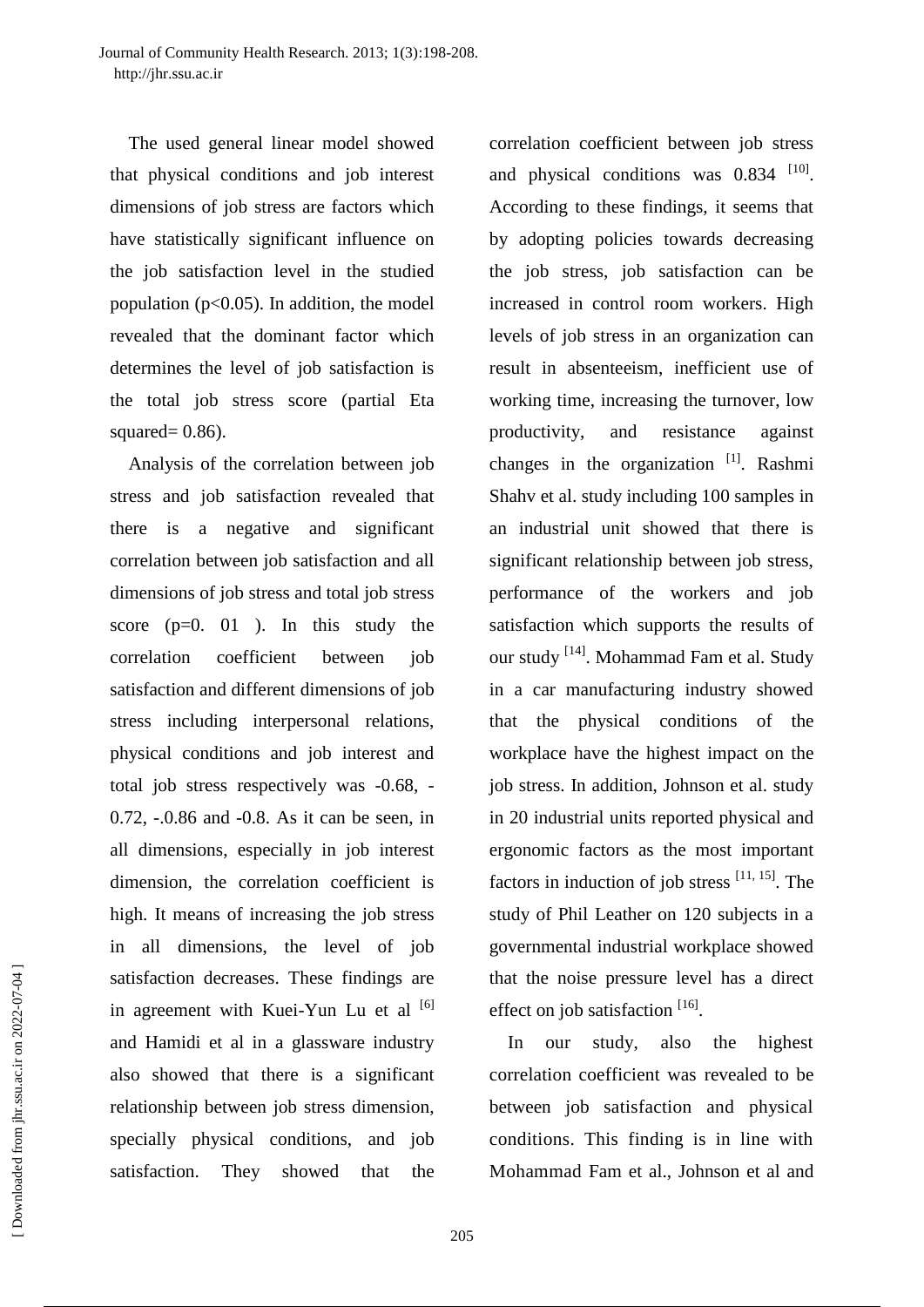Phil Leather et al. Studies<sup>[11, 15, 16]</sup>. Hence it can be concluded that the most important factor which affects job stress and in turn job satisfaction is physical conditions of the workplace. According to the results of this study the factors in physical conditions dimension which assisted in increasing the level of job stress in the studied control rooms are the need for quick modification in some tasks, the need for emergency responses, bore some of the work and the workplace, high job demands, and busy and noisy workplace. The results of this study highlight the need for considering job stress in the studied control rooms. Since this study has determined critical factors which play key role in inducing job stress, the results can be used as a guideline by managers towards reduction of job stress and increment of job satisfaction.

Herzberg believes that before taking action for increasing job satisfaction level, factors which play role in job dissatisfaction should be considered. In Herzberg's opinion, factors which may cause job dissatisfaction include physical conditions, salary, safety, security, social factors, and interpersonal relations [1].

Our study determined physical conditions as the main cause of job stress, on the other hand, Herzberg believes that workplace physical conditions are one of the factors which affects job dissatisfaction. Hence it can be concluded that the relationship which was found between job satisfaction and physical conditions dimension of job stress is a real relationship which is supported by Herzberg's theory. Therefore a modification of physical conditions of the studied control rooms is expected to decrease the level of job stress and increase the level of job satisfaction.

One of the factors which should be taken into account for decreasing the level of job stress is the interpersonal relations. Some workers don't have enough skill in interpersonal relations and may be harassed by other workers. Therefore, conducting interpersonal relations courses can be helpful. In addition, there may be a need for reprimands in the case of harassment of workers by their colleagues.

Furthermore, job characteristics should be considered for increasing the job satisfaction and decreasing the job stress. A study has shown that jobs which have feedback are specialized and have a high level of independence lead to higher levels of job satisfaction<sup>[17]</sup>.

Consequently, in the control rooms job satisfaction can be increased by giving feedback and more independence to the workers. Other factors which may be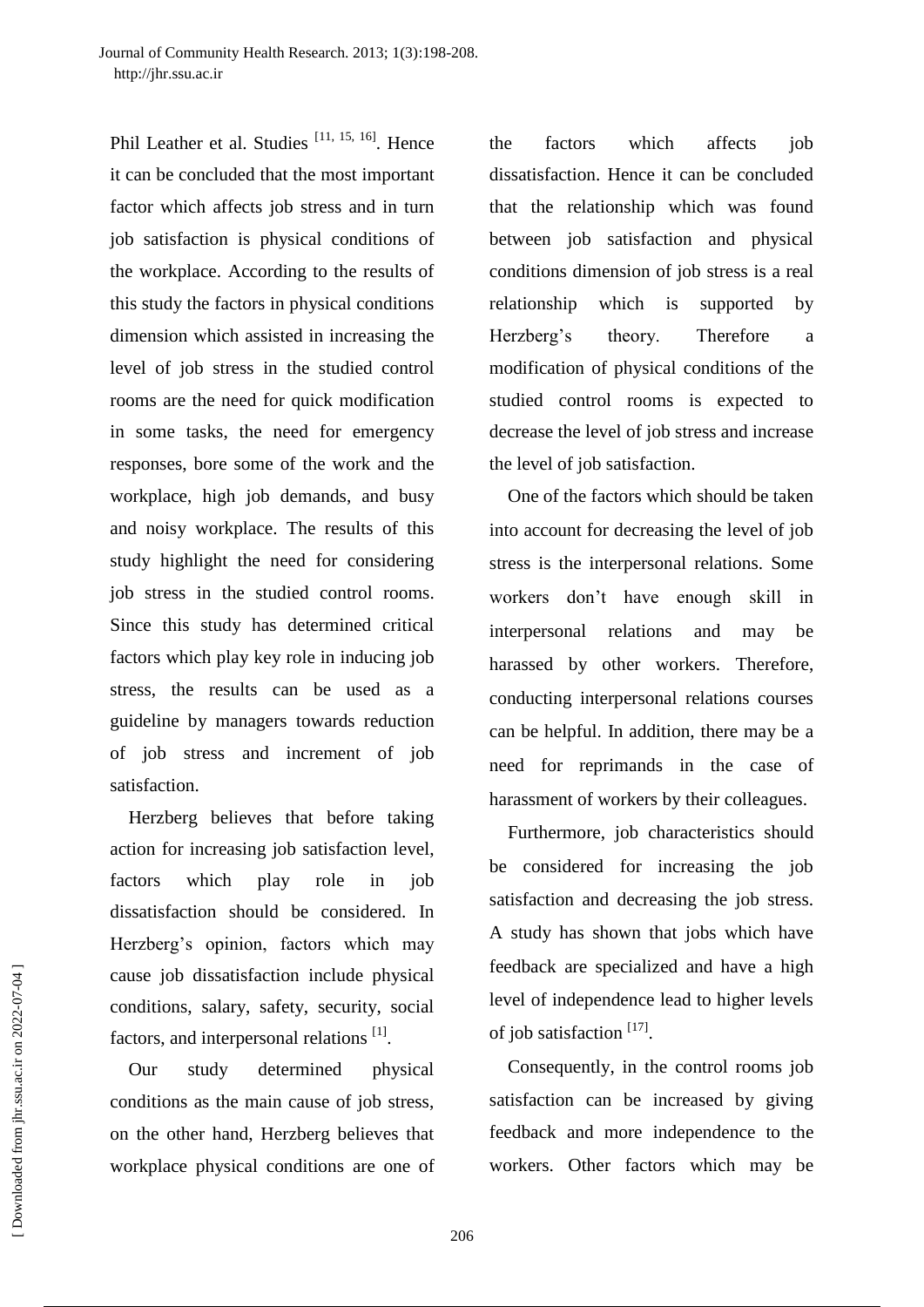employed for increasing the level of job satisfaction and decreasing the job stress are using job rotation, decreasing work hours, participation of the workers in decision making processes, giving up to date health and safety services, and preparing a secure workplace.

# **Conclusion**

Since the result of this study showed a

strong relationship between job satisfaction and all dimensions of job stress, and general linear model proved the influential role of physical conditions and job interest dimensions of job stress in job satisfaction level, it can be concluded that by improving the physical conditions of the workplace and job interest in workers, the level of job stress will be decreased and in turn, job satisfaction will be improved.

# **References**

- 1. Stranks JW. Stress at work: Management and prevention. Paris: Butterworth-Heinemann; 2005.
- 2. Alvani M. General Managment. Tehran: Nei Publication; 2002. [Persian]
- 3. Nasre Esfehani M, Bagheri A. a survey of mental pressures in a work environment. Thought and Behavior in Clinical Psychology. 1997; 3(3): 29-37. [Persian]
- 4. Kaya E. Job satisfaction of the librarians in the developing countries. 61st IFLA General Conference; 1995. p. 20-5.
- 5. Sharif BA. undrestanding and Managing Job stress: A Vital Dimension of Workplace Violence Prevention. The International Electronic Journal of Health Education. 2000; 3(2):107-16.
- 6. Lu KY, Chang LC, Wu HL. Relationships between professional commitment, job satisfaction, and work stress in public health nurses in Taiwan. Journal of Professional Nursing. 2007; 23(2):110-6.
- 7. McNeely E. The consequences of job stress for nurses' health: time for a check-up. [Nurs Outlook.](http://www.ncbi.nlm.nih.gov/pubmed/16360700) 2005; 53(6): 291-9.
- 8. Rice PL. Stress and health. Canada: Thomson Publication; 1995.
- 9. Robbins SP. Pearson Education India. 2001;5:361.
- 10. Hamidi Y, Golmohammadi R, Mahdavi S, et al. A Survey of worker stress and satisfaction one of factory of Hamadan and relationship between stress and job satisfaction with physical conditions of work place. Journal of Research in Health Science. 2003;3(1).
- 11. Mohammadfam I, Bahrami A, Fatemi F, et al. Evaluation of the Relationship between Job Stress and Unsafe Acts with Occupational Accidents in a Vehicle Manufacturing Plant. Scientific Journal of Hamadan University of Medical Sciences. 2008;15(3):60-6.
- 12. Bowling NA. Is the job satisfaction-job performance relationship spurious? A meta-analytic examination. Journal of Vocational Behavior. 2007;71(2):167-85.
- 13. Bockerman P, Ilmakunnas P. Interaction of working conditions, job satisfaction, and sickness absences: evidence from a representative sample of employees. Social science & medicine. 2008; 67(4):520-8.